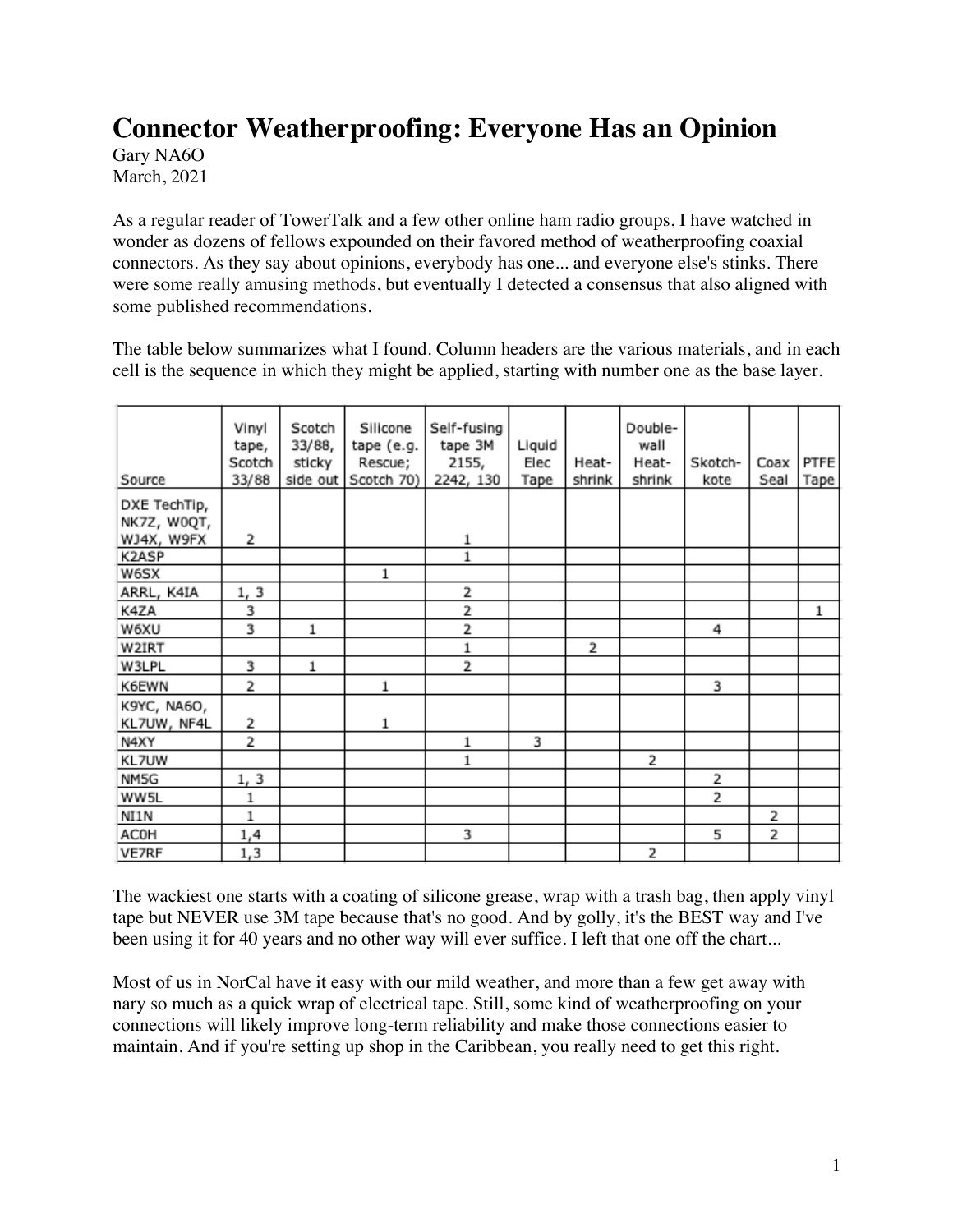#### **Three Layers**

The consensus points to a three-layer system. First is typically vinyl tape, acting as a release layer or courtesy wrap, which aids you when it comes time to remove the tougher upper layers. (Some skip that one.) Second is a self-vulcanizing, sealing layer. This is the critical one that provides the primary moisture seal. Finally, an outer layer of vinyl tape protects the more vulnerable sealing layer from the sun and abrasion.

Everyone recommends 3M Scotch Super 33 or the heavier 88 vinyl tape, those being known quality products. Not much more to say about that choice. A double wrap is usually applied as the final layer and it has a very long service life. *Tip:* Cut it, don't tear it, and it's less likely to "flag" in the wind.

As for the self-vulcanizing layer, there are several popular choices. First are the various selffusing rubber tapes, also known as splicing tape. 3M makes several types (such as 2155, 2242, 130C). All of these are available at Home Depot and are perfectly acceptable for our purpose. Note that two of these actually have a UV resistance specification and it's possible to use them without an overwrap.

2155: 30 mil. Has a clear liner strip. 2242: Premium grade. UV-resistant, 30 mil. No liner strip. Easier to use! 130C: Similar to 2242 but additionally rated for high-voltage applications.

The second choice is silicone rubber tape. Examples are Rescue Tape, F4 Tape, and countless others, available everywhere. This material doesn't really stick to the substrate, but bonds well to itself. Like the rubber tapes, it's very stretchy and provides an excellent moisture seal. Also it comes off very easily when touched by a knife. Because of its poor cut resistance, it really needs an overwrapping.

The third choice for a sealing layer is what the commercial boys often use, butyl rubber mastic. It comes as a rolled-up sheet on a removable liner. You basically mold it around the connector. Examples are 3M 2212 (available from DXE and online suppliers), and Andrew (Commscope) 42615-4 as part of their weatherproofing kit p/n 221213. Note that this material does not turn to permanent disgusting slime like CoaxSeal!

#### **Dielectric Grease**

Another enhancement that you'll see on commercial connectors that I learned about while dealing with all sorts of military stuff is a careful application of silicone dielectric grease. The material I'm talking about is Dow Corning 4 Electrical Insulating Compound. Get it at Amazon. You apply a tiny amount to connector threads—just a film—and also to the male and female contact areas. The less you use, the better it works. It is highly water repellent, and that's the reason for its use here. Any moisture vapor that makes its way through to the connector will stop when it hits this material. Also it acts as a lubricant for the threads and does not break down in the presence of high voltage. And no, it does not effect electrical conductivity in properlyassembled connectors.